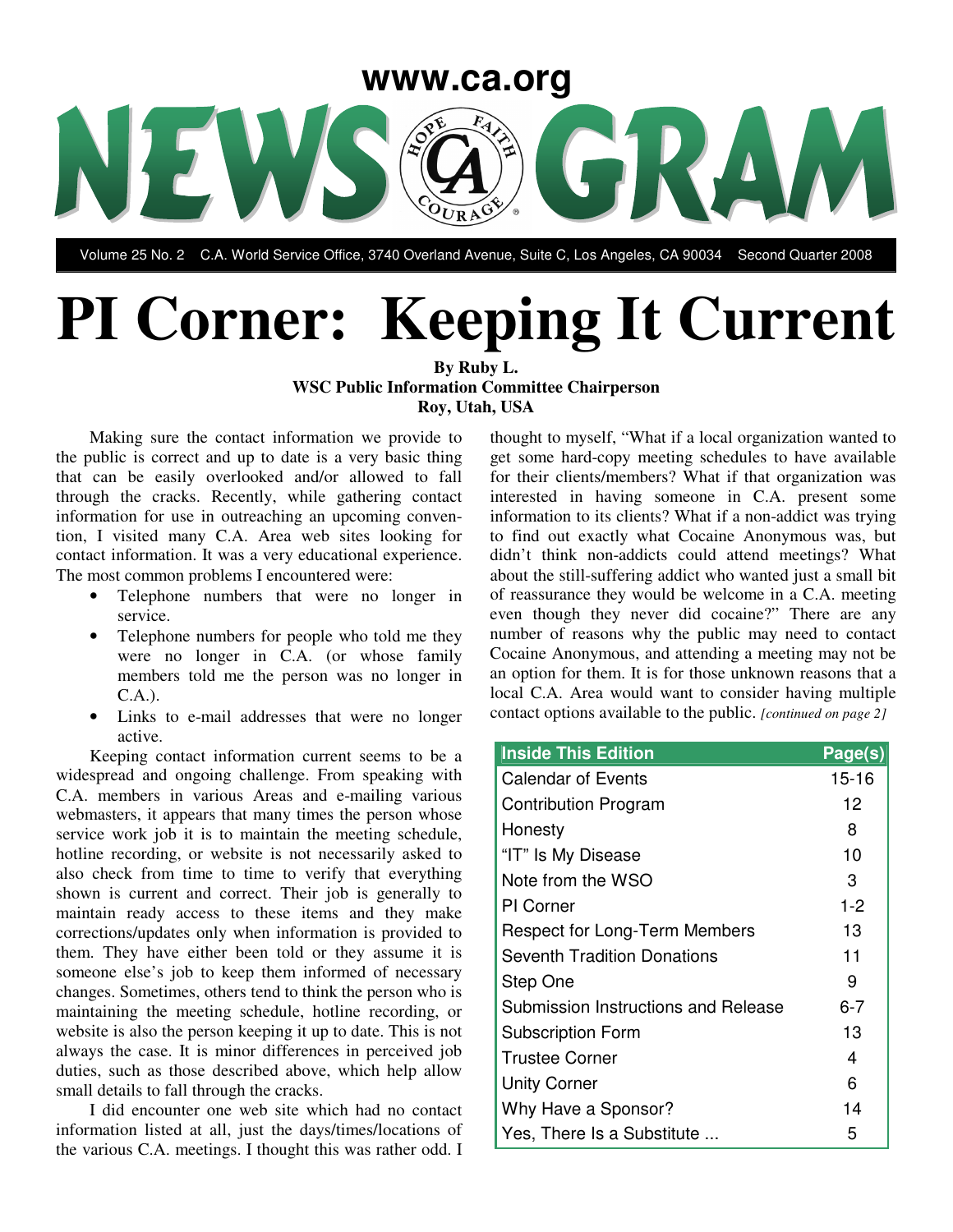## **CAWS Board of Trustees:**

- *Atlantic North Region:* Bruce W., Randolph, Massachusetts, USA
- *Atlantic South Region:* Lawrence M., Little Rock, Arkansas, USA
- *European Region:* Nicholas L., London, UK
- *Midwest Region:* Kim S., Des Plaines, Illinois, USA
- *Pacific North Region:* Trevor S., Calgary, Alberta Canada (WSBT Secretary)
- *Pacific South Region:* Carl W., Pomona, California, USA (WSBT Chair)
- *Southwest Region:* Open until <sup>2008</sup> WS Conference; Trustee at Large #1 will assume the duties of this position
- *Trustee at Large #1:* Bobbie H., Cypress, Texas, USA (WSBT Vice Chair)
- *World Service Office Trustee:* Earl H., Sunland, California, USA
- *World Service Trustee:* Hayward H., Compton, California, USA

## **CAWSO Board of Directors:**

- John B., WSOB Chair, Los Angeles, California, USA
- Kathy Jo R., WSOB Vice Chair, Los Angeles, California, USA
- Teresa N., WSOB Secretary, Dana Point, California, USA
- Tom P., WSOB Treasurer, Dana Point, California, USA
- Patty F., Paid Director, Los Angeles, California, USA
- Earl H., Director/WSO Trustee, Sunland, California, USA
- Hayward H., Director/WS Trustee, Compton, California, USA
- Willie B., Director, Los Angeles, California, USA
- Richard L., Director, Los Angeles, California, USA

### **CAWSO Personnel**:

Patty F., Director of Resource and Project Development

Taffy W., Office Manager

Susan D., Customer Service Representative Rocco G., Assistant Bookkeeper & General Office Tony V., Shipping & Fulfillment

## **NewsGram Editor:**

Cynthia C., Redmond, Washington, USA

*The NewsGram is a quarterly publication of the World Service Office of Cocaine Anonymous. This publication and all its contents are copyrighted by Cocaine Anonymous. Any unauthorized duplication or publication is prohibited. Send all requests to: NewsGram, c/o CAWSO, 3740 Overland Avenue, Suite C, Los Angeles, CA 90034, by e-mail to newsgram@ca.org, or by fax to 310-559-2554, Attn: NewsGram. You can call the WSO at 310-559-5833.*

# **PI Corner (continued from page 1):**

After visiting one C.A. website, I called the hotline number provided. The person who had recorded the outgoing message was speaking so fast there was no way to write down the names and phone numbers given. I called the hotline number four or five times and still only managed to write down two of the many numbers provided in the recording (and, of course, one of those numbers was no longer in service). Remember, not everyone calling the hotline is going to be of stable hand and sound mind. Here are some things to do before you actually record the hotline message:

1. Find out exactly how long your recording time is. This can be done by reading something you are very familiar with (such as "We Can Recover" or the "Twelve Traditions") into the phone while timing yourself. This will let you know exactly how long you can talk before the recorder cuts you off.

2. Have your entire hotline script written out before you do the recording. This will help you speak at a consistent speed as well as help eliminate any unnecessary pauses, stuttering, or redundant information which can eat up precious recording time.

3. If you really have too much information to be recorded in the timeframe provided, get input from other committee members on what they consider the most essential information. As long as you list several contact names and phone numbers, it is possible to not provide individual meeting information. Once the caller gets with a contact person, the contact person can provide the meeting information.

4. Call other C.A. Area hotlines to hear how their recording sounds or to get more information on how they handle their incoming hotline calls. Is it a recording, do they use an answering service, or does the call go directly to a 'live' C.A. member? Experiencing other hotlines will help your P.I. Committee determine the best way to handle your local C.A. hotline.

When was the last time you visited your local C.A. website? Do you even know what the website address is or what the hotline phone number is if someone were to ask you for that information? When you have a moment, why don't you call the hotline or visit the website? If you notice information needs to be updated or you'd like to suggest something be done differently, let people in your Area/District know. I'm sure they will welcome the feedback.

**\* \* \***

*Log on to the CAWS Public Information web page at www.ca.org/service/wscpi.htm and scroll down for the following:*

- *PI Fact File containing results from the 2007 Member Survey;*
- *Business card template for local/Area/District PI use;*
- *Two different PI Posters, one of which is available in five languages.*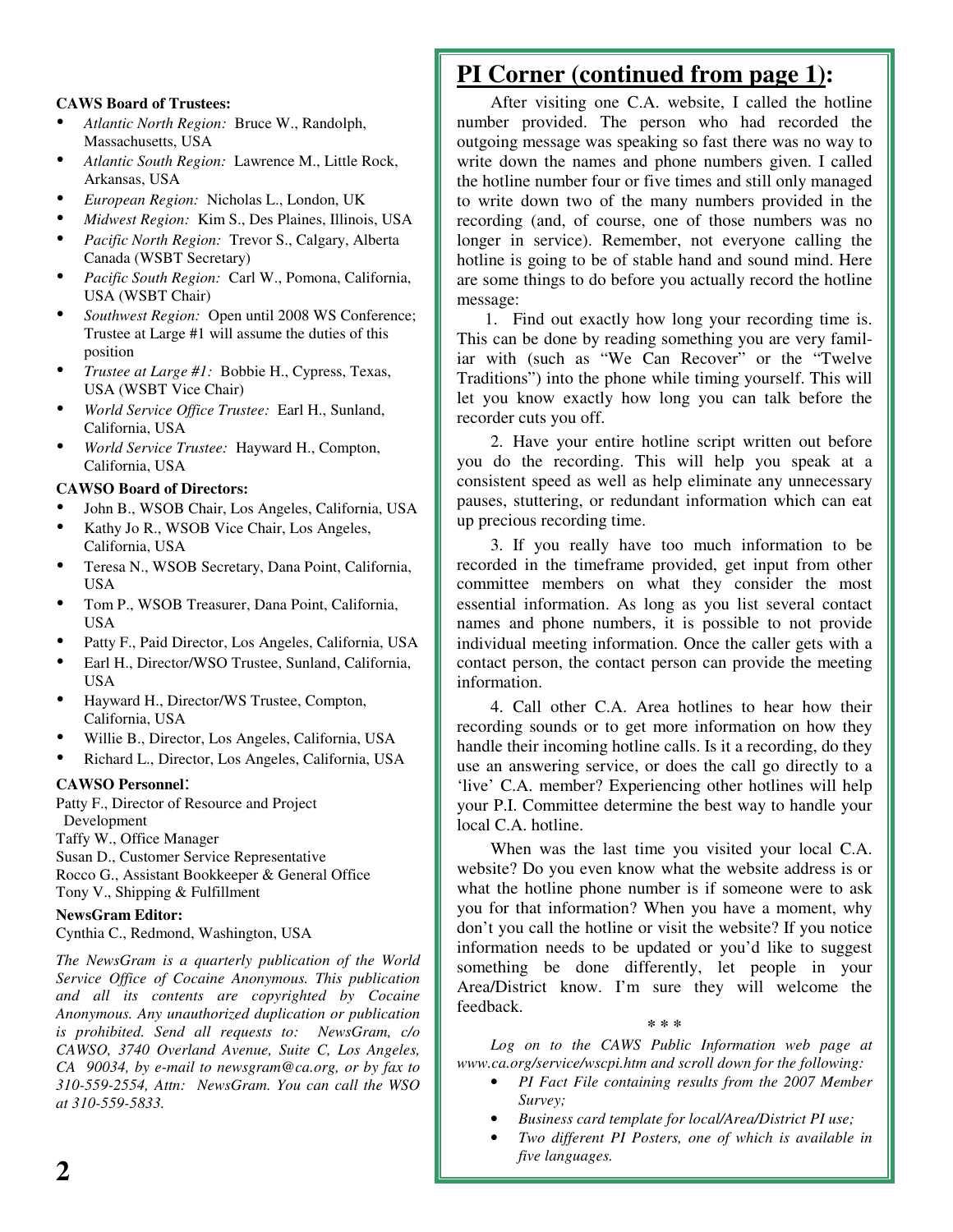# **Changes at the Word Service Office**

**By John B. WSOB Chair Los Angeles, California, USA**

You may be interested in several recent changes in the staff and management of *YOUR* World Service Office. As is often the case with changes, something needed to be replaced. In 2008, it was necessary that our Office Manager, Robin Long, step away from her duties and responsibilities to address personal matters out of town. Robin's contributions were many and so very valuable. We will miss having her as a part of our organization. Her commitment the Office and love of our Fellowship is, and was always, deeply appreciated. Robin, our prayers and best wishes are with you always.

The need to fill the Office Manager and other WSO positions was addressed in the first quarter of this year and I felt you would appreciate knowing about out new team.

It has been a distinct pleasure for me to work closely with everyone at the WSO. Our friendly and professional staff is definitely a source of pride as CAWSO continues to grow and evolve. To that end, we are very pleased to announce that after an exhaustive search, we have added Ms. Taffy Wallace as our new Office Manager. Taffy comes to our organization after spending five years as director of Growth and Ministries for The United Centers for Spiritual Living in Los Angeles, California, where she worked to help to create vision and direction within the organization. She is a licensed Spiritual Coach and founder of her own organization dedicated to "Living Life Fulfilled." Taffy fits our organization very well and understands the concept of a spiritually guided organization while drawing on tried and true professional business acumen.

We would also like to welcome Tony Vieth to our team. Tony will take on the shipping and fulfillment for CAWS and has already demonstrated a tremendous ability in understanding the needs of our business and of our customers. Welcome aboard, Tony.

For those of you who were concerned that we would ever experience a day without "sunshine," never fear—our office staff still includes Susan Dannhauser in Customer Service. Susan is a

tremendously valuable member of our team and coincidentally brightens everyone's day with an ever "sunny" disposition and dedication to her work. When you call the World Service Office, you'll probably speak with Susan first, and your day will always be better for it! In addition to her regular duties and supporting Taffy, Susan is working with Patty Flanagan in coordinating new products for our CAWSO table at this year's World Service Conference. If you have a new product idea, please email us at cawso@ca.org.

Rocco Grillo will continue to work with us part-time performing bookkeeping and other administrative tasks, as well as serving as a direct liaison to the World Service Conference Committee.

Perhaps the most dynamic change to the WSO makeup is the opportunity to build our business through new project and resource development with Patty Flanagan taking the lead in this area. For years as a Director, Patty has helped to build the WSO to its present state. Now, she will lead all new project and resource development in an effort to establish new growth and fundraising as well as public awareness of Cocaine Anonymous in the professional and civic arenas. Patty's personal dedication and commitment to CAWS is truly amazing and uniquely qualifies her to understand the foundation upon which we will continue to build our global outreach and business strategies.

This is an exciting time to be involved with Cocaine Anonymous World Services. You can be a part of giving the solution back to the addict that still suffers today. Your ongoing support at meetings and through the  $7<sup>th</sup>$  Tradition is deeply appreciated. There is even a more direct way to help us grow globally: see the Contribution Program information at www.ca.org or later in this publication to learn more about how you can help (see page 12).

Again, much love and many thanks to all of you who find ways to support all of us at CAWSO throughout the year.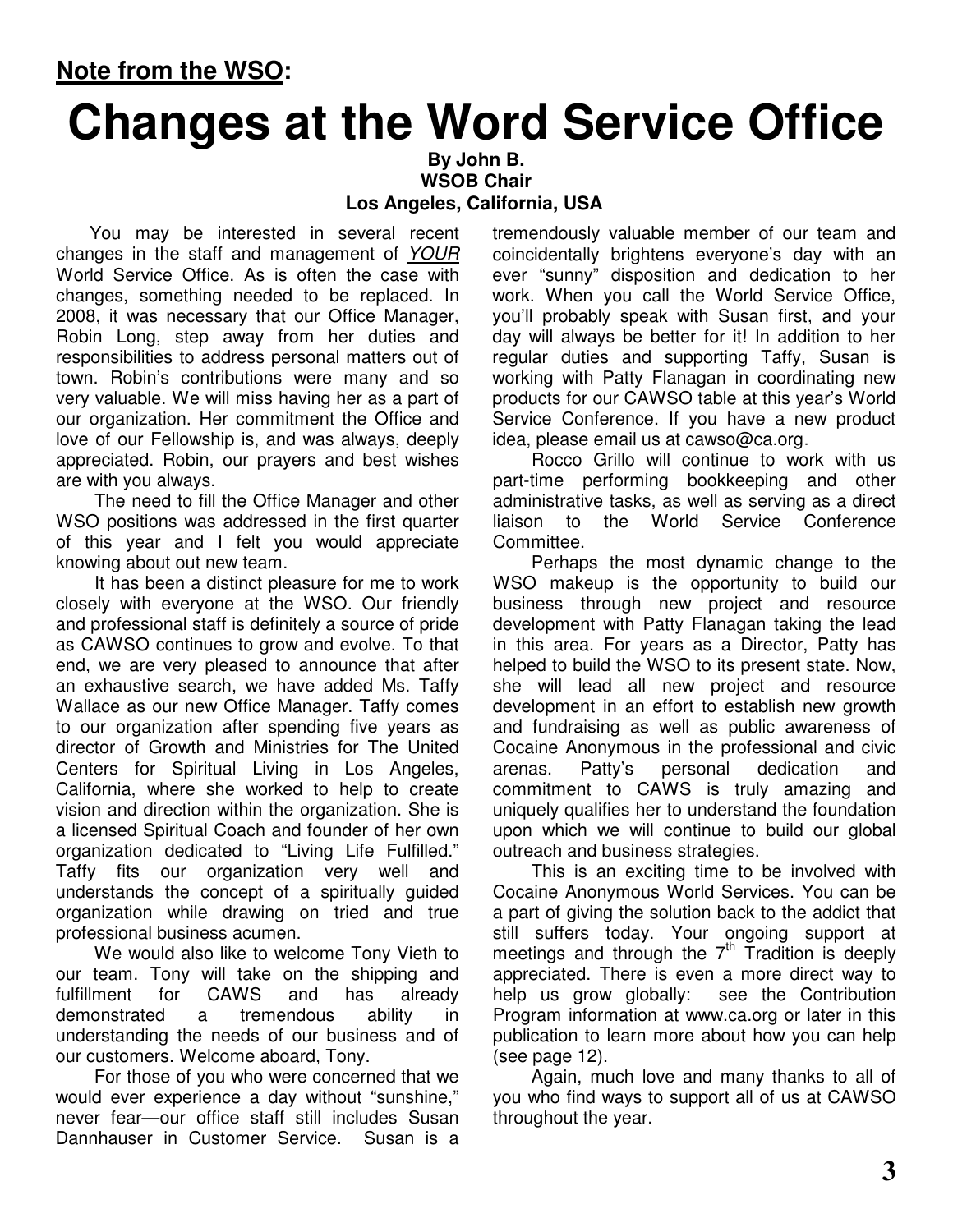# **Trustee Corner:**

# Being a Trustee

By Kim S. **Midwest Regional Trustee** Des Plaines, Illinois, USA

I often refer to my son as "the most precious joy in my heart, yet the greatest pain in my ass." Raising my son as a sober individual has been a tremendous growing experience for me. I have learned to listen, understand. anticipate his needs, help when needed, and "be there" when asked. These experiences as a parent have helped me in serving my Fellowship.

Over the years, I have held many service positions, and God has provided me with many opportunities for spiritual growth. What a beautiful way to be a part of something. What a beautiful way to give back to the Fellowship that had always been there for me. I was told that service work would help my personal program grow, and it truly has. All I had to do was show up, participate, and keep an open mind. My service work started at five months of sobriety as a GSR at the group level, and now I'm a Trustee. I am extremely honored by the privilege to serve C.A. as the Midwest Regional Trustee. Service work—a wild ride! My past service experiences along with my life experiences have been extremely useful in preparing me for this position.

It has been an awesome seven months since I was elected as Trustee. I can't begin to list all the great experiences I have had. Of course, it is a lot of workthinking, writing, and preparing. I have loved getting to know the other members of the Board. Everyone has been very helpful, and they remain a "bank" of knowledge as to the beginning and present of C.A. I am grateful for the assistance of each and every one of them on this journey. There have been discussions, tears, hugs, and great joys as we attend to the business of C.A. We have shared several experiences, including a meal or two together at the Palm Court Grill! Collectively we came together to choose a Director of Operations. The Board is lovingly and attentively looking to the continuous growth of the European Region, as well as the other regions. We anticipate the flavor that each Area will bring to their "hosting" of future CAWS Conventions. We remain ever proud of our Fellowship's contributions to *Hope*, *Faith*, and Courage Volume II and are hopeful that it will have great success. We look forward to the decisions of the TEC choosing the new Trustees that will serve C.A.

Some of the most wonderful "precious joy in my heart" experiences I have had involve serving the Midwest Region. I have spoken to so many members over the months, each with their own concerns about their Area and C.A. in general. It has been great chatting with each and every one of them. It was wonderful to have so many Areas at the Assembly in March. The energy in the room was inspiring, and there was a healthy exchange of information and discussion.

One of my most rewarding experiences so far has been my one-day trip to Minnesota. I call it my "nine" hours of love and service." I accepted an invitation from their delegate, Bob N., to meet several members of their board and attend an "Information Forum." It was a pleasure to meet Milton, David, Jerry, and Wanda. Chatting with them and Bob, I learned a great deal about the Fellowship in Minnesota, and I appreciate the work that they are doing to keep C.A. alive there. I had an opportunity to speak to those attending the Forum, share my experience with service work, and make suggestions about how they can build on their core service structure and make it stronger. I challenged them to reach out to every member in their recovery community to get involved. I was very honored and humbled to be a part of the experience that the day provided.

I would like to think this exchange and others like it that the other Trustees are having in their regions are making a difference in C.A. and its continued growth. However, let it be said that not every experience is equal. I have had several uncomfortable challenges during this short journey. I have experienced the "greatest pain in my ass" and thus, the continued opportunity to grow and change. I must practice what I have learned from my previous service work, and from my life experiences, to assist those around me as we "raise" each other. I have applied the arts of listening, understanding, and<br>anticipating. I help when needed, and I can "be there" when asked. Additionally, I continue to show up, participate, and keep an open mind. These are the basics that I learned throughout my sober journey.

I know that I always feel good when I am working for my Fellowship. My gratitude for this program and its members is tremendous. I am overwhelmed with emotion. I smile a lot, and yes, I cry sometimes. Each experience brings further growth. I continue to rely on my Higher Power, my sponsor, the Board of Trustees, my support system, and the awesome Fellowship of C.A. Thank you for the opportunity to serve this Fellowship that I truly love.

Have questions about how to handle your group's 7th Tradition? See the 7<sup>th</sup> Tradition pamphlet and the **Financial Guidelines for Groups, Districts and Areas** (both of which are available at www.ca.org), or contact your Regional Trustee.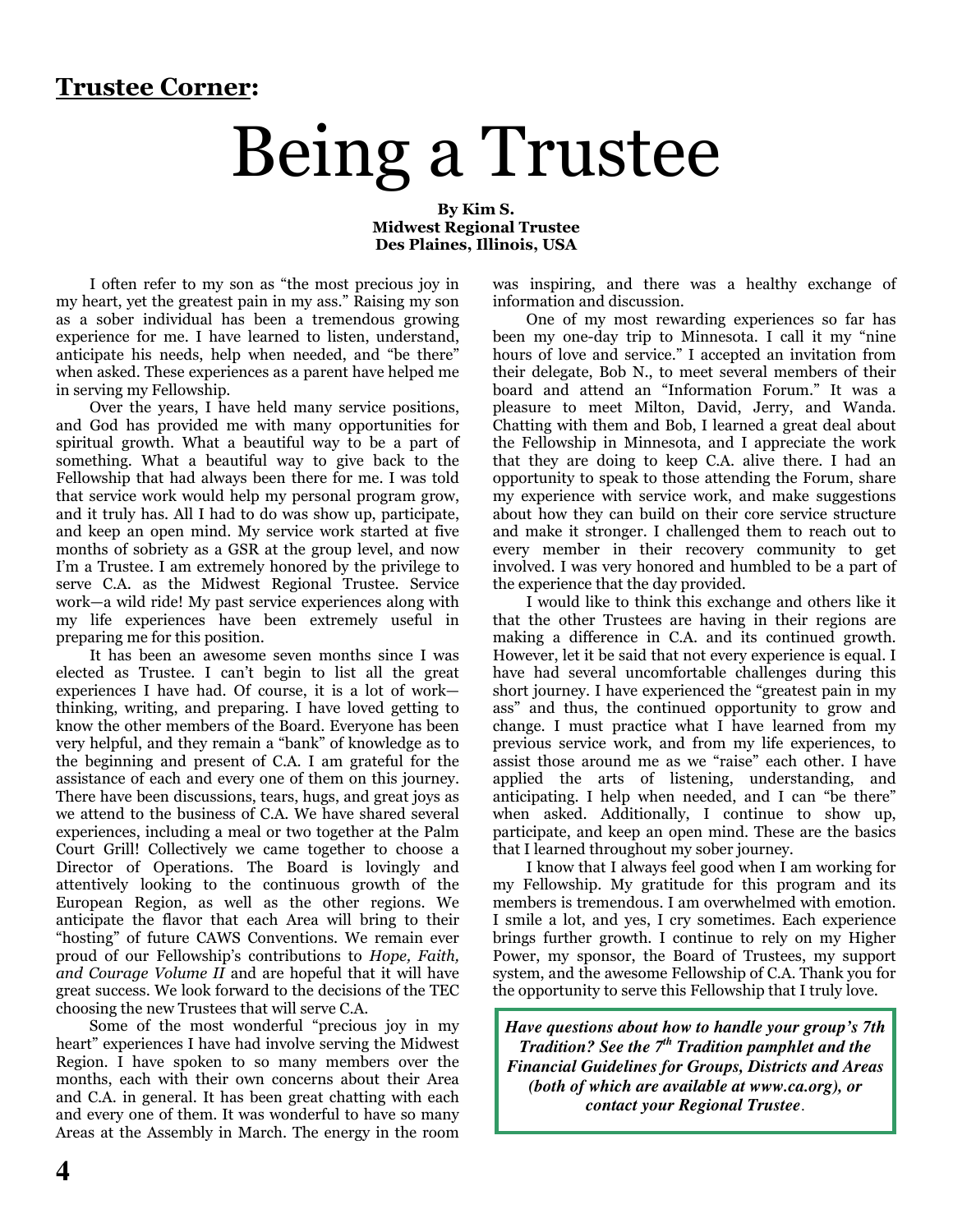# "Yes, There Is a Substitute and It Is **Vastly More Than That"\***

**By David J.** Dorset, UK

Toward the end of my using, my overwhelming emotion was one of loneliness, based on innumerable self-centred fears. The fear of rejection, fear of what people thought of me, fear of being found out, and of course fear of not having enough drugs. That last fear never left, as I never had enough to overcome the craving of my addiction. I had no one close; they had all been pushed aside by my drug use. I was separated from my loved ones and I belonged nowhere. I was bewildered by the inability to stop using and almost resigned to the isolated life of addiction.

Today things are so different. Having surrendered to the programme of Cocaine Anonymous and allowed my sponsor to quide me into good habits, I have a new life. I had to get honest with that man and tell him I knew nothing about staying clean and sober. I behaved like a newcomer. I listened and I did what he suggested. After all, I chose him as a sponsor because he had recovered from the disease I had no power over. He started by giving me simple daily suggestions that I could start immediately. He encouraged me to pray and read the literature, to contact newcomers and to keep in touch with him. He also suggested I become grateful for all that I had. I do these things daily. He also told me to commit to a home group-a strong home group, where I should turn up early, greet everyone and help with service. My home group is now one of the central principles in my recovery. It's the place where I humbly practice "we and not I." It is where I have learnt all I know of service, where I have practiced carrying the message and where I continue to grow.

Under my sponsor's guidance, I have taken the Twelve Steps and now experience a freedom I never felt possible.  $\mathbf{I}$  $am$ surrounded by a bunch of real friends in my home group and know what belonging means. I do not need to use drugs, and I have a spiritual centre to my life. I need to say that many of my friends in C.A. are perhaps people I would never have mixed with; I thought of myself as so different, even special. But I discovered a shared past in my similarity to other addicts and I work the same solution for recovery. Today I think myself privileged to have a changed attitude allowing me a whole host of new friends. I have experienced a spiritual awakening and continue to make progress in my recovery. I experience that sense of ease and comfort that I looked for in drugs when I work my programme with commitment and diligence.

I am an active member of Cocaine Anonymous and I am committed to continuing to arow within the Fellowship. When I think less of myself and more of others, I find the humility that frees me from the bondage of self.

\*Big Book, page 152.

# **WORLD SERVICE OFFICE ARCHIVES NEEDS YOUR HELP!**

Do you or someone you know have items from the early days of C.A.? The WSO Archives Committee is looking for World Service items such as Conference materials & Convention memorabilia. We are also looking for local items such as local charters, bylaws or memorabilia for donation. If you have any of these items and would like to help preserve the Fellowship's history, please let us know. Send an email to WSOARCHIVES@ca.org or call the WSO at 310-559-5833.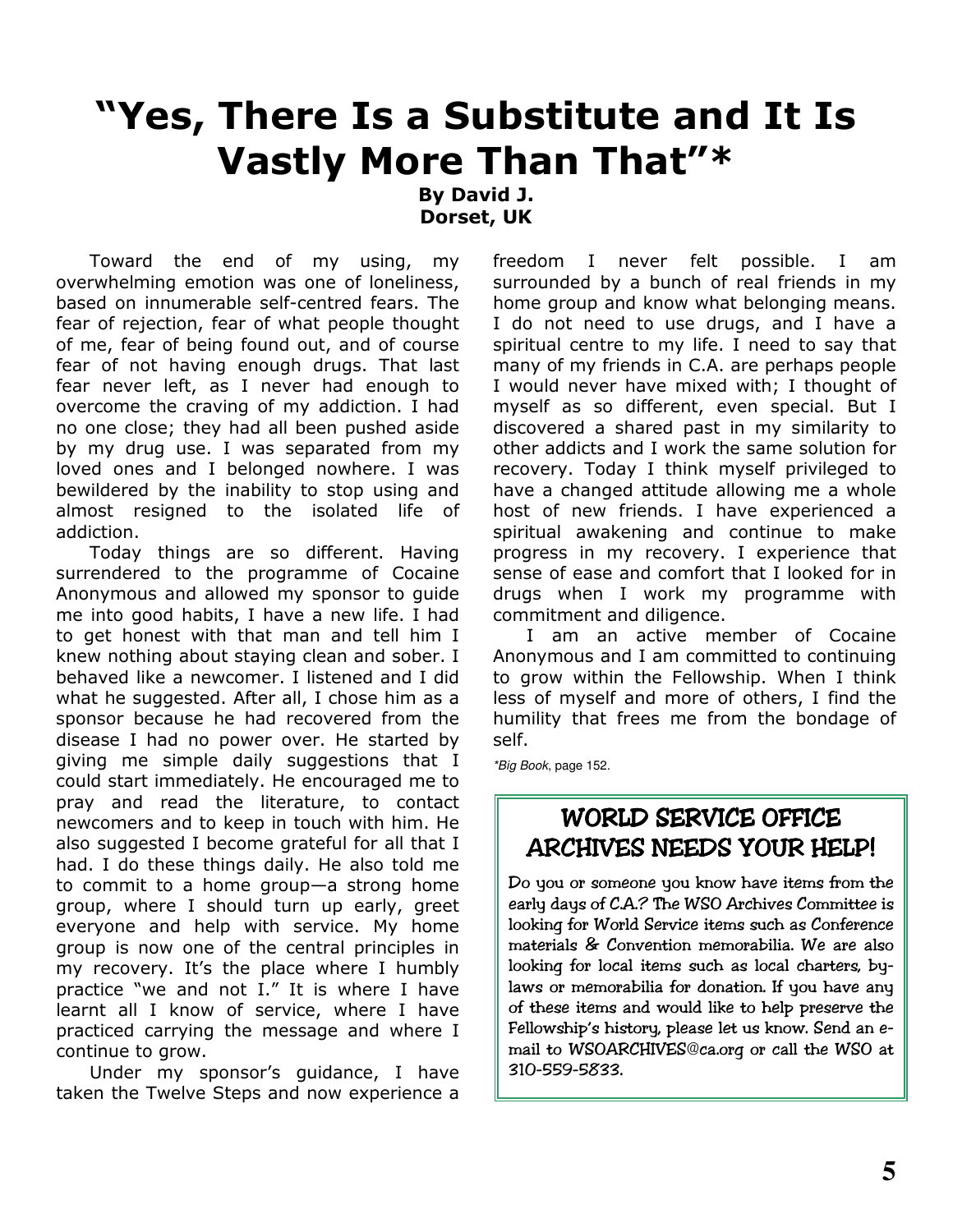# Unity Lunch

By Waheedah M. Chair, WSC Unity Committee Los Angeles, California, USA

Unity: To enhance our communication and international outreach among the diverse elements within the Fellowship in the interest of carrying the C.A. message and to promote C.A. unity.

As the WSC Unity Chair, I am delighted and excited to be of service to C.A. It is always a pleasure to share my experience, strength, and hope with the members of this Fellowship.

The committee is off to a good start with the Unity Luncheon to be held Friday at the Conference. There is a flyer out requesting preorders by August 10<sup>th</sup> (tickets will also be available at the Conference). Check your delegate mailings or ca.org for your order form.

The committee and I are looking forward to the Conference in August and to fellowshipping with other C.A. members from all over the world. Join us for an afternoon of fellowship, food, and  $f<sub>1</sub>$ 

# **Celebrate Around the** World

By Rose J. CATW Chair, WSC Unity Committee Twin Falls, Idaho, USA

Hey family! The 2009 World Service Convention Committee has selected a theme for the convention to be held in Denver Colorado: "One With the Spirit of Recovery." Please show your talent and submit your artwork ideas for Celebrate Around the World in 2009. Submissions must be received by August 1, 2008 so that we can take them to the World Service Conference. Art must be submitted in either jpeg or jpg format, and artists must release all rights to their artwork to CAWS and CAWSO, Inc. (see the release form on page 7). For more info or to submit your artwork, please contact catw@ca.org or see the flyer available at www.ca.org.

Unity isn't always easy or comfortable. It is doing what is right, even though I don't want to; living the steps and practicing principles before personalities; letting God do for me what I can't do for myself. This has helped me be of service to God and to my fellows.

# **HELP US CARRY THE MESSAGE!**

The NewsGram is always looking for material that communicates a message of hope, faith and courage. We welcome original articles from our members sharing their experience with recovery, unity and service in C.A. If you have such an article (or perhaps an idea, cartoon, poem, story or other material related to recovery in C.A.) that you would like considered for publication in a future issue of the NewsGram, please send it and the completed release form on the next page to: NewsGram Editor, c/o CAWSO, 3740 Overland Ave., Suite C, Los Angeles CA 90034, or via e-mail to newsgram@ca.org. E-mail submissions are preferred. If you e-mail your submission, the form can be scanned and attached as a pdf or faxed to the WSO at 310-559-2554, Attn: NewsGram. This release form can also be used to submit material for literature proiects and artwork for Celebrate Around the World.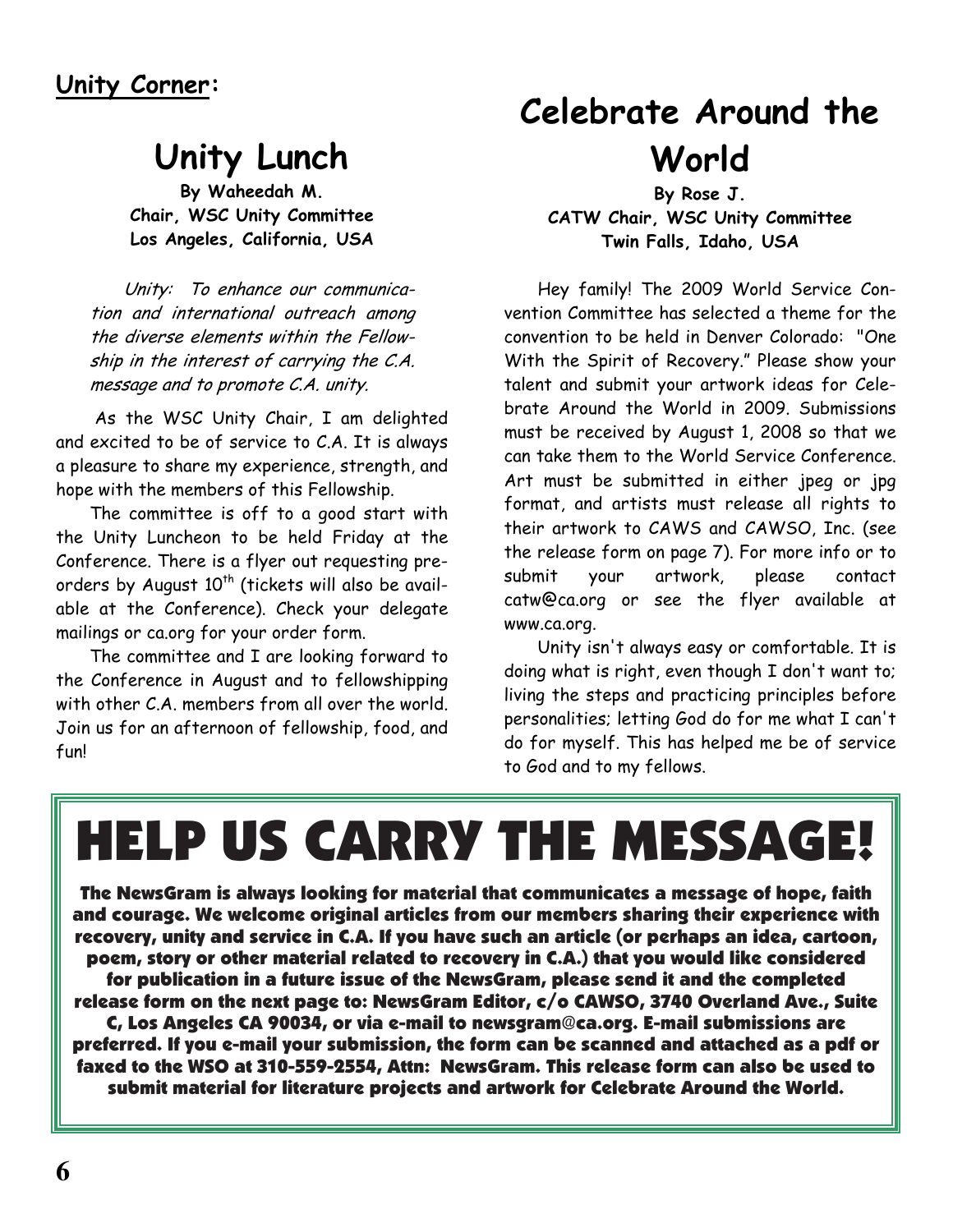# **TRANSFER AND ASSIGNMENT OF ALL RIGHTS, TITLE AND INTEREST IN ORIGINAL LITERARY WORK AND ACKNOWLEDGEMENT OF ORIGINALITY**

# (This form is intended for original material submitted to Cocaine Anonymous World Services, Inc. and Cocaine Anonymous World Service Office, Inc., and must accompany all submissions in order for such material to be published. All materials submitted become the property of Cocaine Anonymous World Services, Inc. and Cocaine Anonymous World Service Office, Inc.)

With this document, I, the undersigned Cocaine Anonymous (hereinafter referred to as "C.A.") member, hereby grant permission to COCAINE ANONYMOUS WORLD SERVICES, INC., a California corporation (hereafter referred to as "CAWS"), and COCAINE ANONYMOUS WORLD SERVICE OFFICE, INC., a California corporation (hereafter referred to as "CAWSO"), their successors, assigns, and those acting on their authority, to publish the attached material entitled or described as follows:

\_\_\_\_\_\_\_\_\_\_\_\_\_\_\_\_\_\_\_\_\_\_\_\_\_\_\_\_\_\_\_\_\_\_\_\_\_\_\_\_\_\_\_\_\_\_\_\_\_\_\_\_\_\_\_\_\_\_\_\_\_\_\_\_\_\_\_\_\_\_\_\_\_\_\_\_\_\_\_\_\_.

I further acknowledge and agree that:

1. I possess full legal capacity to exercise this authorization and hereby release CAWS and CAWSO from any claims by myself, my successors, and/or my assigns regarding the attached material.

2. This transfer includes the assignment and transfer of any and all claims I may have to United States and foreign copyrights, claims of authorship or origination.

3. I am the author of this work, i.e. this work is completely original and I have not used any third party source(s), in part or in whole, to create this work unless said third party source or sources are given full credit within the body of this work and further that said third party or parties have given written permission for said use, copies of which are attached hereto.

4. CAWS and/or CAWSO may change, modify or revise this work to whatever extent either or both deem necessary. I understand that, if selected for publication, this material will be edited in keeping with C.A.'s understanding of the Twelve Steps and Twelve Traditions. Submissions will also be copyedited to ensure ease of comprehension and adherence to standard rules of grammar and punctuation as well as current CAWS and CAWSO style guidelines. In addition, editorial staff may also substitute different words and/or revise sentence structure for clarification. I further understand that this material may be retitled and/or reprinted in more than one CAWS or CAWSO publication.

| Signature:           |  |
|----------------------|--|
| Date:                |  |
| Name (please print): |  |
| Address:             |  |
|                      |  |
| Phone number:        |  |
| E-mail address:      |  |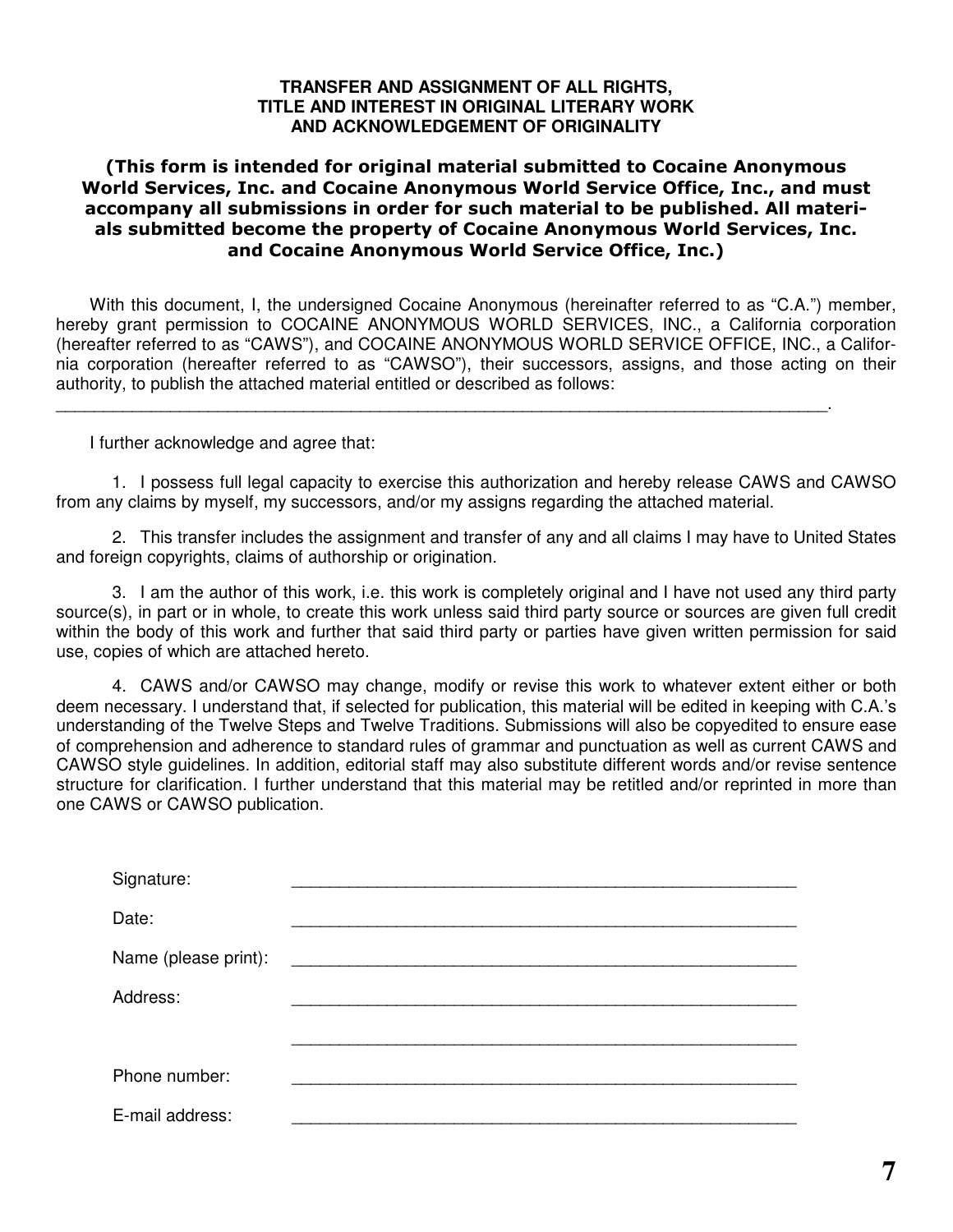# The Essentials of Recovery: Honesty, Open-Mindedness and Willingness Part 1: Honesty

**By Daniel M. Dorset, UK**

It is often said that the principles of honesty, open-mindedness and willingness exemplify the first three Steps. Let's have a look at honesty.

People seem to have varying ideas about honesty, and indeed the amount of it they might need to get by in life. For me, an addict of the hopeless variety, nothing less than 'rigorous honesty' will do. Many addicts seem to get away with far less honesty than I have learnt to live by. Never having been in their shoes, it would be presumptuous and arrogant to assume their lives might not have the same quality of emotional sobriety or stability that I, or anyone else who lives this programme, might have. Yet it is only too clear, when speaking with those that do not practice rigorous honesty, that they have many problems and little peace of mind. I say this not standing in judgement, for I know full well that I would be the same were I not fortunate enough to be able to surrender completely to this programme.

Our first step toward recovery requires honesty—honesty with ourselves. Can we admit defeat? Can we accept defeat? How many people I have seen admit their powerlessness, only to resume the pursuit of the tired old lie, the insistent yearning to enjoy life as we once did, and the heartbreaking obsession that some new miracle of control would enable us to do it.

I have heard it well said that honesty relieves obsession. Honesty is essential if we really want to begin to recover; moreover, it remains essential to ongoing sobriety and peace of mind.

Many an old-timer has fallen by the wayside, unable to admit how they really feel, thinking they must preserve a certain image and "wellness" when around Fellowship people. That can be fine, maintaining a certain posture, but we must have at least one person with whom we feel we can be completely honest. On the other hand, we must be careful to not be too honest at the expense of others, as in making amends for ill feelings towards people who are unaware. This is hardly spiritual practice, more a selfish release of our guilt. Also, life calls for self-restraint and there is enormous growth to be had in the practice of not showing that your feelings are hurt. Of course, a sponsor is the ideal candidate with whom we should talk, and hopefully we have received the kind of sponsorship that has encouraged us into good habits from the beginning, so that we may never find ourselves in too much trouble—at least, so far as we are able to not let selfwill run the show.

Honesty, therefore, also dispels the resurging ego, which is constantly fighting against our initial surrender. The investment in honesty, then, can be likened to our commitment to daily surrender.

When we begin to practice honesty, it may seem alien, and we may feel we are falling short on "absolute honesty." We should not be discouraged, and be mindful of what is said on page 60 of the *Big Book*: "No one among us has been able to maintain anything like perfect adherence to these principles. We are not saints. The point is, that we are willing to grow along spiritual lines. The principles we have set down are guides to progress. We claim spiritual progress rather than spiritual perfection."

We should simply try as best we can, while carefully being aware not to read this passage as an excuse for resting on our laurels and allowing ourselves to justify and rationalise conduct we know is wrong.

When new, we are very susceptible to making decisions that will likely cause us to incur difficulties. This, of course, is where the benefit of checking out our thinking with our sponsors can help us avoid making needless mistakes—mistakes that could lead to severe consequences.

Therefore, we can see the necessity to 'fess up before we have acted on our own will, and though we'll make mistakes, we must learn to do this, or we might as well sponsor ourselves.

When we practice honesty, we can begin to look the world in the eye and rest in good conscience.

It follows that once we have sincerely understood and taken Step 1, open-mindedness will come naturally. "Faced with alcoholic destruction, we soon became as open minded on spiritual matters as we had tried to be on other questions." (*Big Book*, page 48.)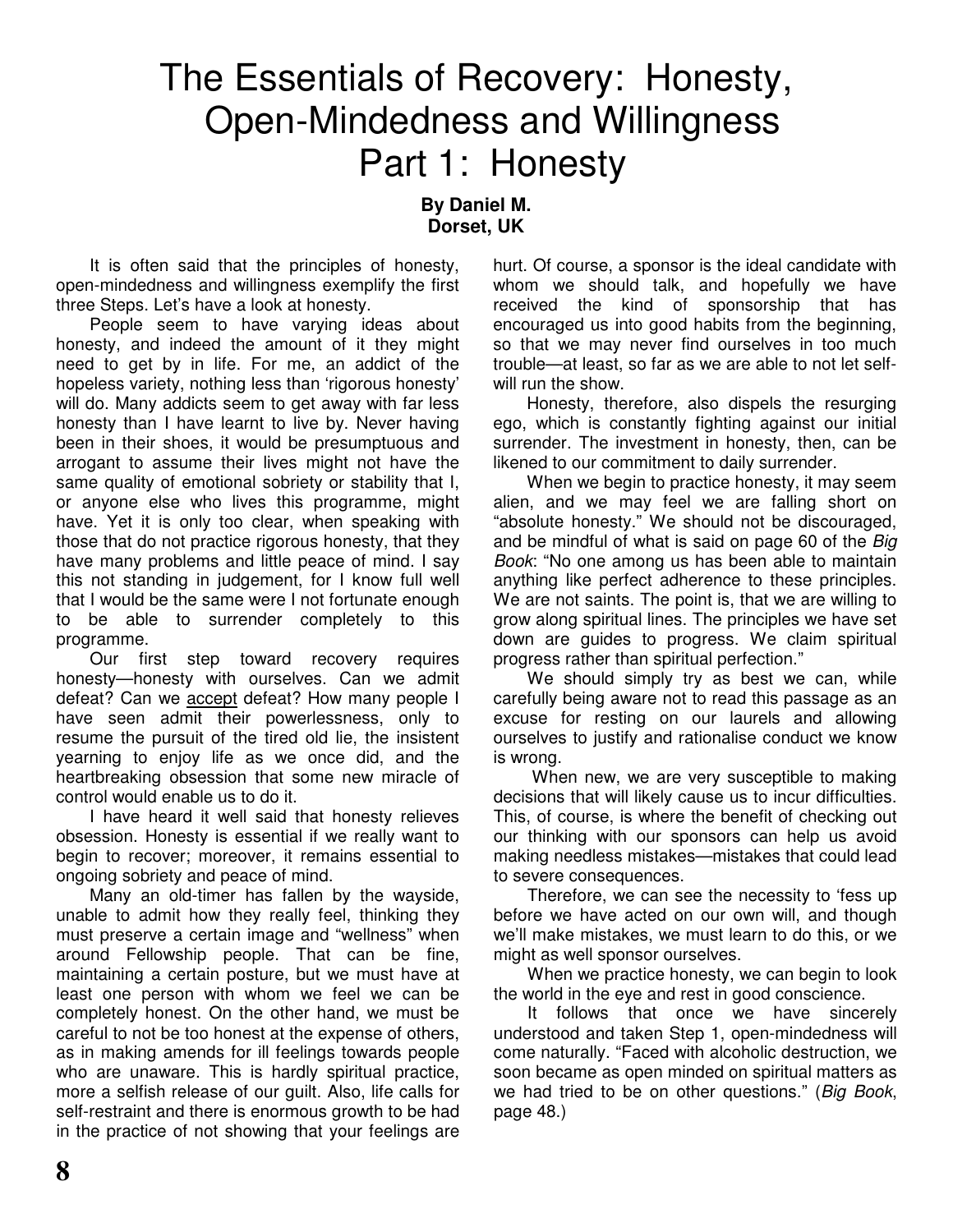# **Step One** By Geoff P. **Cornwall, UK**

For me, Step One was easy at first. I could stand in front of anyone and say that I was powerless over cocaine and not really mean or understand what I was saying. I would say I was powerless often in jest.

It was not until I had been to a C.A. meeting, gotten a sponsor and started following his suggestions for a few weeks that it really dawned on me what I actually had to admit in Step 1. I had to concede to my innermost self that I, the great Geoff who was good at everything and needed no help, thank you very much, was beaten and did not have the power to stop using drugs. That was a big deal for someone like me.

The Big Book told me that lack of power was my dilemma and it talked of conceding to my innermost self. I always need to keep Step One as a strong foundation of my program, for without Step One the rest of the steps would mean nothing to me.

As to the second part of Step One, was my life unmanageable? I was kind of working, here and there, just enough to get by and get high. I was in and out of relationships. I had associates who came by now and then, but no real friendships. I got out a lot, to pubs, clubs, parties. I had a flat, used to have a house, and used to be married. I saw my kids when I could. I was selling drugs so I had free drugs ... Hmm. My life was all over the place and I could not see it.

The first C.A. meeting I went to I got a sponsor and bit by bit I have handed my thinking over to my sponsor. I take my problems to my sponsor and my solution to our meetings.

Bit by bit after working the steps and staying committed to this way of life, I have handed my life over to God, as I understand God.

I awake each day and the first thing I do is ask God for a sober day. I know what I might want to be doing today, but if God's will is different, I will be doing something else. I ask that Gods will, not mine, be done.

I show God by my actions that I am willing to live this life, not by my words. For me that means having a home group and doing service, praying in the morning, praying at night, writing a gratitude list, phoning newcomers, praying for people's health and happiness when they annoy me, and reading literature. I am always alert to what I am doing. I am here and now, aware of what's happening right now-not yesterday, next week, what he said to him, or why she did that, like I used to be.

I stay vigilant, watchful that I am doing the right things. I spend time at night, or whenever needed, to look at where I have been selfish or self-centered. dishonest or arrogant-because believe me, there is not a day that goes by where I could not have done better or I that I have not been selfish in some way or another. I know it's okay to make mistakes, as long as I learn from them. I am not responsible for what I think, but I am responsible for how long I think it. I'm trying to practice the principles of the program in every aspect of my life, not just in my meetings.

I am by far from perfect at this; ask my sponsor. But I try.

All this may seem like a tall order, but it really is not. It is very simple.

Give it a go, it can start today. A wonderful life is available here.

DID YOU KNOW? If you'd like to learn more about the 12 Traditions, C.A. has a Traditions Group Inventory, which you can order with your chips and literature or download from http://www.ca.org/pdf/Formats/groupinventory.pdf. It is an excellent tool for helping your group, district or area deal with unity issues, for studying the Traditions with your sponsor or sponsees, or just learning more about the Traditions yourself. If you have Traditions questions or would like suggestions on how to conduct an effective group inventory, contact your Regional Trustee. If you don't already know how to reach him or her, contact the World Service Office at 310-559-5833 or cawso@ca.org.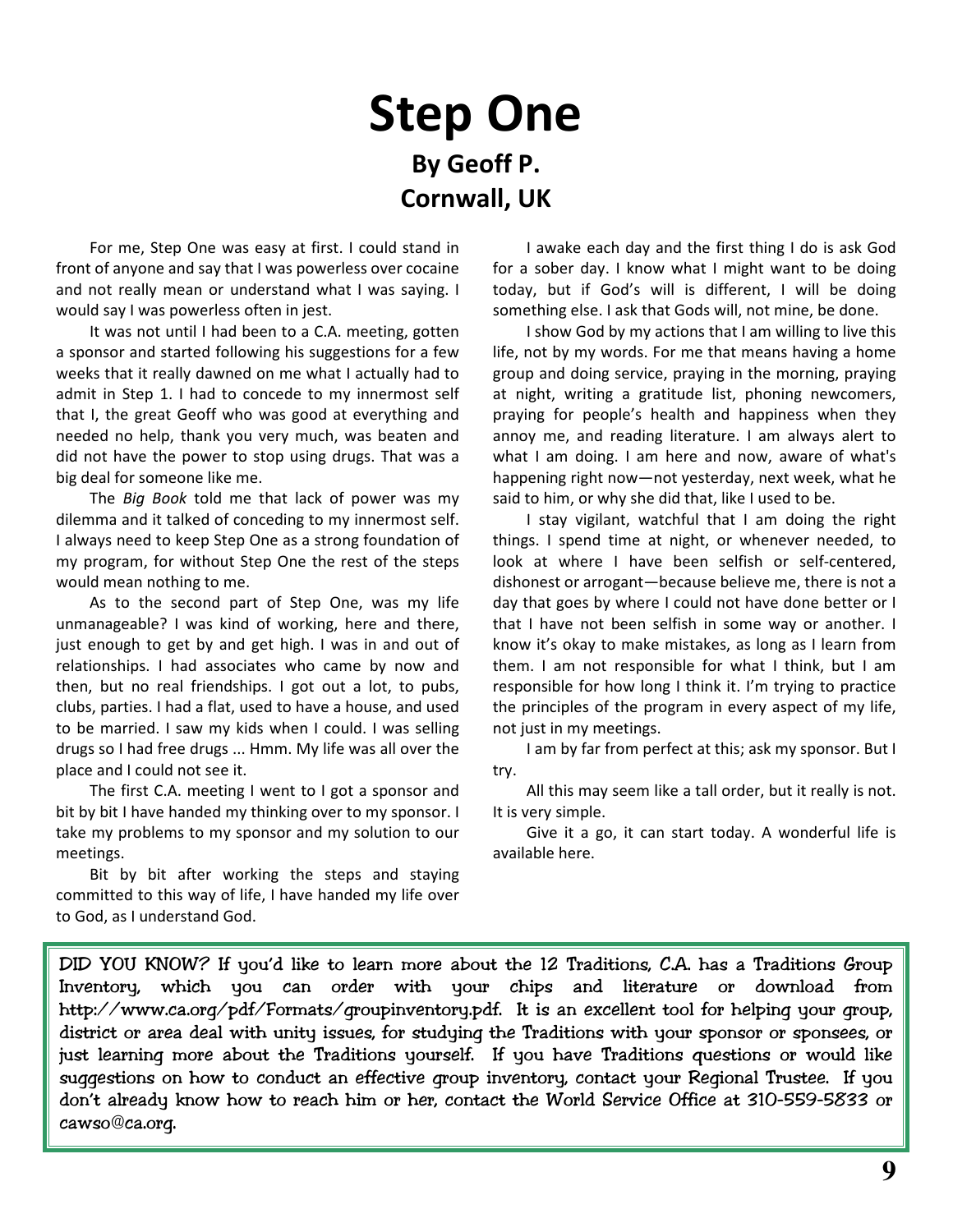# "IT" Is My Disease – Step One **By Ron White** Vista, California, USA

It began with some drinking, New Year's Eve in sixty-nine And the warm fuzzy feeling from that strawberry wine.

When I recall the ninth grade back in seventy-two I'd been hearing about weed and all that it would do.

Still remember quite clearly the first time I got high I was feeling so enlightened that I thought I could fly.

My next stop was speed and this one I did love My problems, while on it, I could rise above.

Cocaine left me wanting, there was never enough And to function on downers was just way too rough.

With LSD, I went places my mind had not been Thinking all the world's problems, I could solve from within.

Never thought "IT" a problem but in spring eighty-five I started going to meetings to keep a marriage alive.

For eighteen months I got clean, though my wife didn't stay Then I celebrated with tequila at eighteen months and a day.

Off again I went speeding, five more years on a run Till that night I got busted back in March ninety-one.

Fear of prison and cages did well keeping me straight Then pain pills led me out just before I turned eight.

For the next seven years I bounced in and back out I was beginning to see what this disease was about.

'Cause "IT" was never happy, all "IT" wanted was more So I fed "IT" as I watched wife two walk out the door.

I had already given "IT" three disks in my neck So when "IT" asked for a hip I said sure, what the heck.

"IT" kept taking my teeth till "IT" left me so few I was embarrassed to smile and I sure couldn't chew.

I finally started to see life was out of control "IT" had taken my morals and most of my soul.

So when that pitiful bottom at last I did hit That I was an addict, I could finally admit.

It was ME screaming out from my heart, "I AM DONE!" And after all of those years I did an HONEST STEP ONE.

# **HFC II Now** in Hard Cover!



Hope, Faith & Courage Volume II includes 25 new stories from members throughout the U.S., Canada and Europe sharing their recovery from addiction to cocaine and a broad spectrum of other mind-altering substances. It also contains an updated selection of 12 pieces of literature and  $\mathsf{a}$ complete meeting format. Order yours today!

Hard cover  $-$  single copy \$14.95 Soft cover  $-$  single copy \$9.95 Soft cover  $-$  case of 28 \$240.30 (case price includes shipping within U.S.; contact WSO for shipping cost outside U.S.)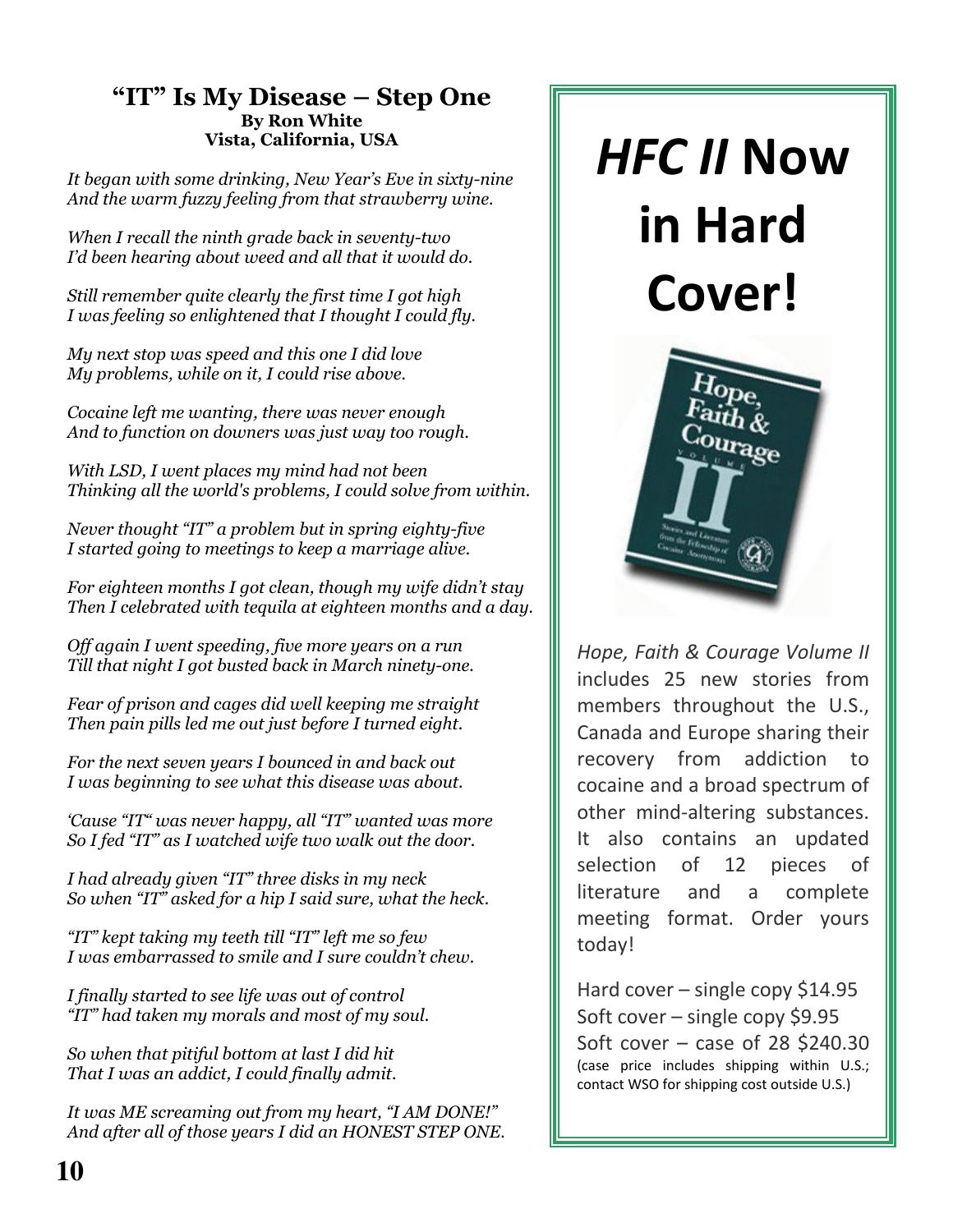| 7 <sup>th</sup> Tradition January-March 2008 |                                                   |              |
|----------------------------------------------|---------------------------------------------------|--------------|
| Category or<br>Location                      | Donor Name/City                                   | <b>Total</b> |
| <b>CANADA</b>                                |                                                   |              |
| <b>Alberta</b>                               | Northern Alberta Area                             | \$1,000.00   |
| <b>Manitoba</b>                              | Once of Courage                                   | \$358.85     |
| Newfoundland                                 | Anonymous                                         | \$1.00       |
| <b>Ontario</b>                               | C.A. Southern Ontario Area                        | \$1,000.00   |
|                                              | Anonymous                                         | \$171.47     |
| UK                                           | <b>CAUK</b>                                       | \$1,000.00   |
|                                              | London District Gratitude Week                    | \$1,716.88   |
| <b>Anonymous</b><br><b>UNITED STATES</b>     | Anonymous                                         | \$5.00       |
| Arizona                                      | Anonymous - Phoenix                               | \$501.00     |
|                                              | Saturday Night Live                               | \$164.00     |
| <b>Arkansas</b>                              | Arkansas Area C.A.                                | \$225.00     |
|                                              | <b>Primary Purpose</b>                            | \$2.00       |
| <b>Southern</b>                              | Anonymous - Bakersfield                           | \$0.27       |
| & Central                                    | Anonymous - Colton                                | \$0.19       |
| California                                   | Anonymous - Fontana                               | \$0.20       |
|                                              | Anonymous - Los Angeles                           | \$346.58     |
|                                              | Anonymous - San Bernardino                        | \$0.49       |
|                                              | Anonymous - Sunland                               | \$25.59      |
|                                              | Anonymous - Trabuco Canyon                        | \$100.00     |
|                                              | C.A. Northbay Service Group                       | \$15.00      |
|                                              | C.A. Southbay Beach Cities                        | \$51.00      |
|                                              | <b>CALA Long Beach Compton</b><br><b>District</b> | \$279.50     |
|                                              | <b>CALA South Central District</b>                | \$617.45     |
|                                              | <b>CALA South Central H&amp;I</b>                 | \$500.00     |
|                                              | CALA Westside/Hollywood<br>District               | \$461.07     |
|                                              | Central California C.A.                           | \$232.50     |
|                                              | <b>Come Alive Birthday Donations</b>              | \$186.00     |
|                                              | <b>Inland Empire Area</b>                         | \$125.00     |
|                                              | Recovery In The Desert                            | \$65.00      |
|                                              | <b>SGPVCA</b>                                     | \$856.48     |
|                                              | <b>Sunday Night Madness</b>                       | \$25.37      |
|                                              | <b>WIECA</b>                                      | \$50.00      |
|                                              | <b>WSOB</b>                                       | \$94.00      |
| <b>Northern</b><br>California                | Summerland C.A.                                   | \$116.25     |
| Colorado                                     | C.A. Area of Colorado                             | \$519.00     |
|                                              | C.A. of Colorado - Southern<br><b>District</b>    | \$80.00      |
|                                              | C.A. of Colorado Inc                              | \$3,435.90   |
|                                              | The Promises Meeting                              | \$90.00      |
| DC/MD/VA                                     | DC/MD/VA Area                                     | \$25.00      |
| <b>Florida</b>                               | A Vision For You                                  | \$50.00      |
|                                              | District of Ft. Myers                             | \$250.00     |
| Georgia                                      | Monday Night Cocanuts                             | \$198.60     |
|                                              | Spiritual Awakenings Group                        | \$107.00     |

| 7 <sup>th</sup> Tradition January-March 2008                            |                                       |                    |
|-------------------------------------------------------------------------|---------------------------------------|--------------------|
| Category or<br>Location                                                 | Donor Name/City                       | <b>Total</b>       |
| <b>Illinois</b>                                                         | Anonymous - Dixon                     | \$30.00            |
|                                                                         | Hope, Faith & Courage Friday<br>Night | \$15.00            |
|                                                                         | Illinois Area of C.A.                 | \$1,200.00         |
|                                                                         | Northwest Suburban District           | \$540.14           |
|                                                                         | South & West District                 | \$365.66           |
| Indiana                                                                 | Anonymous - Indianapolis              | \$1.00             |
| lowa                                                                    | C.A. District 1                       | \$50.00            |
| <b>Kansas</b>                                                           | <b>Rock Bottom</b>                    | \$400.00           |
| Louisiana                                                               | Anonymous - Port Allen                | \$0.30             |
| <b>Maryland</b>                                                         | New Way of C.A.                       | \$25.00            |
|                                                                         | <b>Positive Attitudes</b>             | \$25.00            |
| <b>Massachusetts</b>                                                    | Massachusetts Area                    | \$80.00            |
| Michigan                                                                | Living in the Solution                | \$30.00            |
|                                                                         | <b>Saturday Morning Alive</b>         | \$35.00            |
| <b>Minnesota</b>                                                        | Wednesday Fairview C.A.               | \$55.00            |
| <b>Missouri</b>                                                         | Anonymous - O'Fallon                  | \$0.20             |
|                                                                         | <b>Fried Pipers &amp; Cocanuts</b>    | \$20.00            |
|                                                                         | <b>Working With Others</b>            | \$20.00            |
| <b>Nebraska</b>                                                         | C.A. of Nebraska                      | \$166.80           |
| <b>New Jersey</b>                                                       | New Freedom Group                     | \$75.00            |
| <b>New York</b>                                                         | CANY                                  | \$30.00            |
| <b>North Carolina</b>                                                   | Monroe Solution Group of C.A.         | \$20.00            |
| <b>Oklahoma</b>                                                         | Anonymous - Oklahoma City             | \$4.54             |
|                                                                         | Oklahoma C.A.                         | \$150.00           |
|                                                                         | The Rock Stops Here                   | \$50.00            |
| Oregon                                                                  | Anonymous - Gresham                   | \$1.10             |
|                                                                         | C.A. of Oregon & SW Washington        | \$1,849.20         |
| Pennsylvania                                                            | C.A. on Saturday<br>How It Works      | \$5.00             |
|                                                                         | Moon Friday Night                     | \$19.00<br>\$39.10 |
| <b>PA/NJ/DEL</b>                                                        | PA/NJ/DE Area                         | \$575.00           |
| South Carolina                                                          | The Foundation Group                  | \$300.00           |
| <b>Tennessee</b>                                                        | Anonymous - Nashville                 | \$0.13             |
| <b>Texas</b>                                                            | Anonymous - Houston                   | \$40.00            |
|                                                                         | Anonymous - Pharr                     | \$0.09             |
|                                                                         | <b>Bonnie Brae Group</b>              | \$97.00            |
|                                                                         | Circle + Triangle                     | \$50.00            |
|                                                                         | South Central Texas Area              | \$200.00           |
|                                                                         | XYZ-32                                | \$234.00           |
| Utah                                                                    | C.A. Salt Lake City                   | \$1,750.00         |
| Washington                                                              | <b>Carpet Cruisers</b>                | \$102.00           |
|                                                                         | <b>Blade Runners</b>                  | \$120.00           |
| Wisconsin                                                               | <b>Fri Nite Uncolas</b>               | \$155.50           |
|                                                                         | Razor's Edge                          | \$170.00           |
| <b>World Service</b><br><b>Contribution</b><br>Program (see<br>page 12) | Anonymous                             | \$4,965.00         |
|                                                                         | <b>Total</b>                          | \$29,109.40        |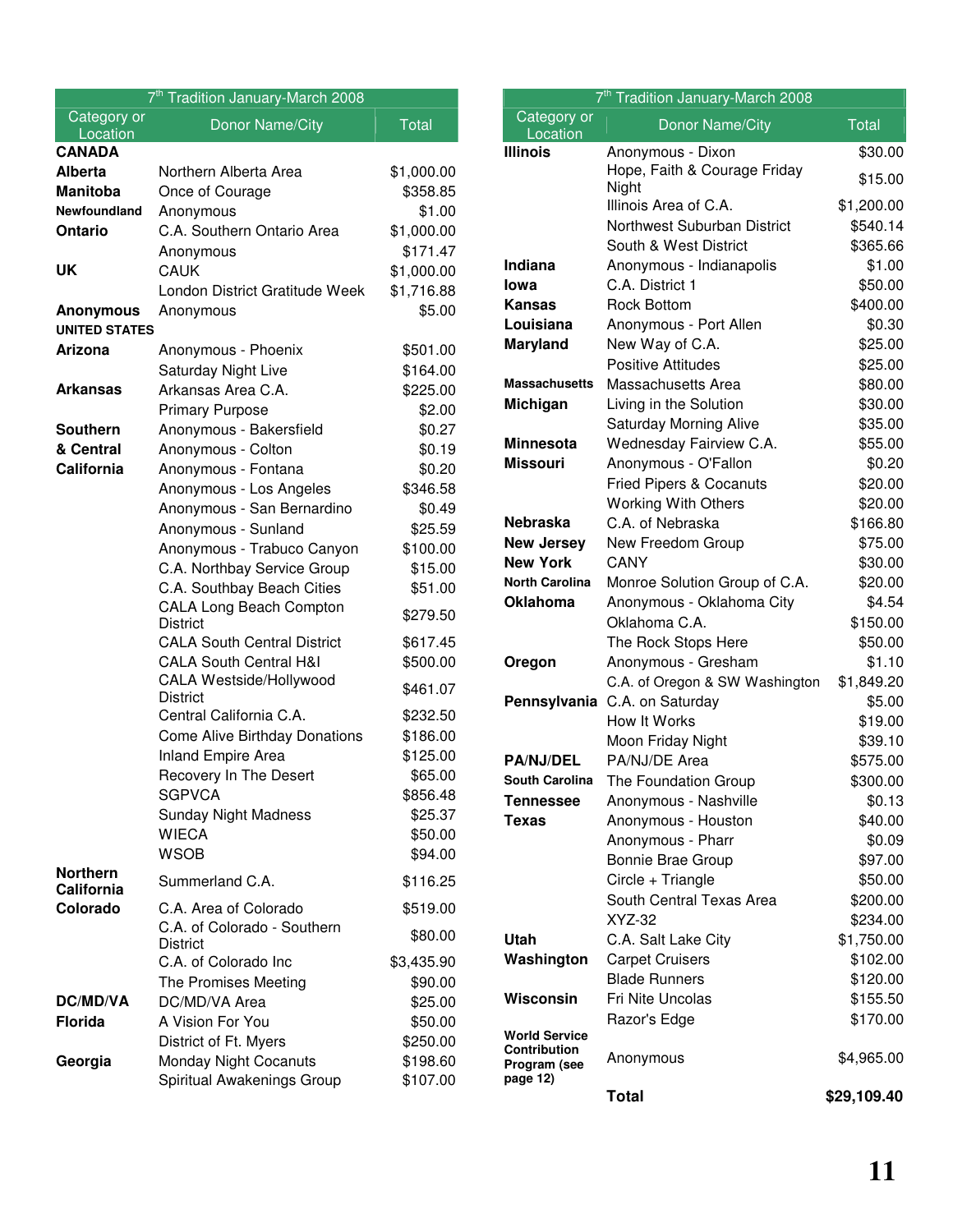# **World Service Contribution Program**

Cocaine Anonymous World Services depends on the financial support provided by individual members, groups, committees, Districts and Areas. We use your contributions as efficiently as possible, to maximize the services we are able to provide to addicts throughout the world. When you participate in the World Service Contribution Program, you ensure that we are able to serve the needs of those in our Fellowship, and reach even more with our message of Hope, Faith and Courage. And because your Contribution Program gifts are conveniently transferred by your bank from your checking account, savings account, debit card, or credit card account directly to the World Service Office, your contributions go farther than ever before. The C.A. World Service Contribution Program is safe, secure and confidential. You have complete control of the process, because you specify the amount of your contributions, and when they are made. You can always increase, decrease or suspend your participation at any time by writing the World Service Office. And your contributions may be tax deductible (consult your tax advisor). To help the C.A. World Service Office meet the needs of members, groups, areas and addicts still suffering, please fill out the authorization form on the next page, attach a voided check or deposit slip (if necessary), and mail everything to the address shown. Thank you for your support.

|                                                                                                                                                                                                                                | <b>AUTHORIZATION FOR DIRECT PAYMENT (ACH DEBITS)</b> |                                                                                                                                                                                                                                     |
|--------------------------------------------------------------------------------------------------------------------------------------------------------------------------------------------------------------------------------|------------------------------------------------------|-------------------------------------------------------------------------------------------------------------------------------------------------------------------------------------------------------------------------------------|
|                                                                                                                                                                                                                                |                                                      | YES! As a member of C.A., I want to participate in the C.A. World Service Contribution Program to help keep C.A. World Services going strong!                                                                                       |
| Cocaine Anonymous World Service Office<br>3740 Overland Avenue, Suite C<br>Los Angeles, CA 90034<br>$(310)$ 559-5833<br>cawso@ca.org                                                                                           |                                                      |                                                                                                                                                                                                                                     |
| to initiate variable entries to my account described below:                                                                                                                                                                    |                                                      | As part of my 7th Tradition contributions to Cocaine Anonymous World Service Office, I authorize Cocaine Anonymous World Service Office (CAWSO),                                                                                    |
| Type of Account: □ Checking □ Savings □ Credit Card □ Debit Card                                                                                                                                                               |                                                      |                                                                                                                                                                                                                                     |
|                                                                                                                                                                                                                                |                                                      |                                                                                                                                                                                                                                     |
|                                                                                                                                                                                                                                |                                                      |                                                                                                                                                                                                                                     |
|                                                                                                                                                                                                                                |                                                      |                                                                                                                                                                                                                                     |
| Financial Institution's Address/Branch: The Contract of the Contract of the Contract of the Contract of the Contract of the Contract of the Contract of the Contract of the Contract of the Contract of the Contract of the Co |                                                      |                                                                                                                                                                                                                                     |
| If using a checking account, please include a voided check; if using a savings account, please include a deposit slip.                                                                                                         |                                                      |                                                                                                                                                                                                                                     |
| PAYMENT DETAILS:                                                                                                                                                                                                               |                                                      |                                                                                                                                                                                                                                     |
|                                                                                                                                                                                                                                |                                                      |                                                                                                                                                                                                                                     |
| <b>PAYMENT FREQUENCY:</b>                                                                                                                                                                                                      |                                                      |                                                                                                                                                                                                                                     |
| □ Monthly □ Annually □ One-time basis Effective date: ____/____/__________(MM/DD/YYYY)                                                                                                                                         |                                                      |                                                                                                                                                                                                                                     |
| This authority is to remain in full force and effect until CAWSO has received written notification from me of its termination in such time and manner as to<br>afford CAWSO a reasonable opportunity to act on it.             |                                                      |                                                                                                                                                                                                                                     |
| Name: __________                                                                                                                                                                                                               |                                                      |                                                                                                                                                                                                                                     |
| (Please print name as it appears on the account)                                                                                                                                                                               |                                                      |                                                                                                                                                                                                                                     |
|                                                                                                                                                                                                                                |                                                      |                                                                                                                                                                                                                                     |
|                                                                                                                                                                                                                                |                                                      |                                                                                                                                                                                                                                     |
|                                                                                                                                                                                                                                |                                                      | City and State/Province: <u>Country:</u> Country: Country: Country: Country: Country: Country: Country: Country: Country: Country: Country: Country: Country: Country: Country: Country: Country: Country: Country: Country: Countr |
|                                                                                                                                                                                                                                |                                                      |                                                                                                                                                                                                                                     |
| PLEASE MAKE A COPY OF THIS COMPLETED FORM FOR YOUR RECORDS<br>(The complete World Service Contribution Program brochure, which includes this form, is available for download at www.ca.org/contribute.html)                    |                                                      |                                                                                                                                                                                                                                     |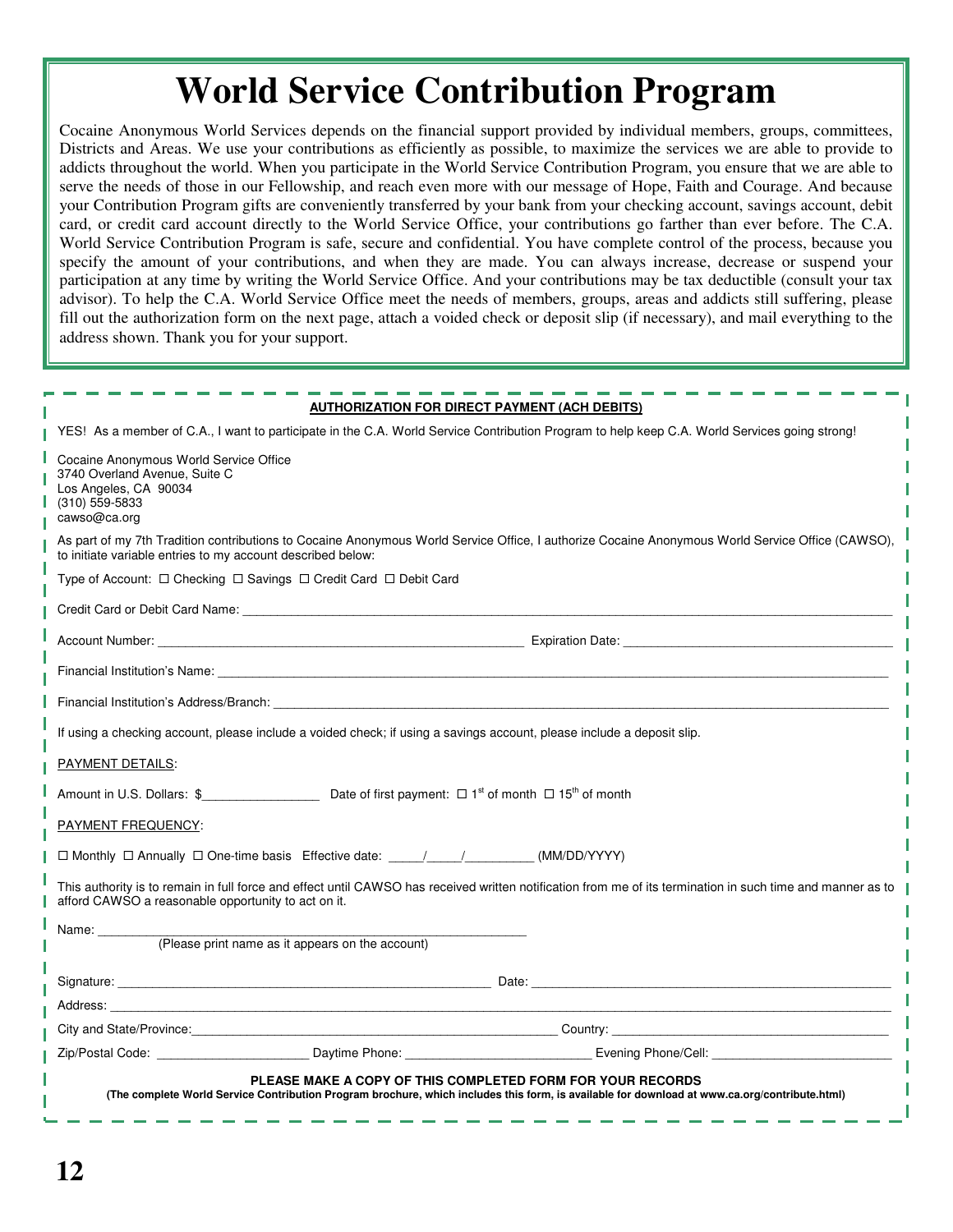# **Respect for Long-Term Members By Geoff P. Cornwall, UK**

Wherever I go and whatever I do, there is always someone who has been there before me who can tell me about it or there is someone behind me asking about it. That is a simple fact of life that I have found to be true.

I am an electrician. In my line of work, there are people with lots of experience and people with little experience who are very keen to get onto the ladder and gain more experience to become an electrician—in this instance, to gain more knowledge to earn more money and become better at their chosen job; fair enough.

In C.A., you find there are members in the Fellowship with long-term, quality sobriety whom you look at and think, "I really want what he/she has." You find that a lot of these long-term members are instrumental in the running of their home group. They have key service positions to keep their home group conducting itself according to the Traditions and in an orderly manner for everyone's benefit, including their own. You will also often find that long-term members have had or do have a lot of sponsees. This is because newcomers quickly pick up on the respect given to them by other members and the manner in which the long-term member carries himself or herself in the meeting.

As stated above, with most situations you encounter in gaining sobriety, in C.A. or in life, one or another of the long-term members has experienced them before you and will have some good, solid suggestions on how to deal with them. I have found through my sobriety that my thinking can be very wrong and confusing around many issues, so discussing my problem/situation with a longterm member has proved helpful. It has also provided me with the knowledge to pass on should anyone approach me with the same questions.

Experience can only be gained by doing—actions not words, talk the talk and walk the walk. If someone has been in C.A. for 10 years and is doing regular service, attending meetings and talking from the *Big Book*, along with doing all the suggested things, you can bet they have some good knowledge to draw from and respect.

Respect for that knowledge and that person can be shown in many ways, just as I would treat my sponsor. I listen to what the long-term member has to say and if given advice or a task by this member, I act on it. It may be vital to my sobriety or help me gain experience where I did not realise I needed to learn. With me, sometimes a little knowledge can be a hindrance. I think I understand something just by reading it and doing it once; often, though, the bigger picture comes to light and there is a lot more depth and weight to it than I first realised. This has been pointed out to me in a kind and respectful manner on many occasions by a long-term member who was willing to share his or her experience and help me understand mine a lot more. This has been vital to my recovery.

Unity is great feeling, to be part of the meeting and respect everyone in that meeting as they respect you. Knowing when you are out of your depth and are taking on something you don't understand or have little experience in, and then being able to listen to a long-term member and take advice, is also vital.

| Subscribe to the NewsGram                                                                                                                                                                                                                                                                                                                                                                                                                                                      |  |  |
|--------------------------------------------------------------------------------------------------------------------------------------------------------------------------------------------------------------------------------------------------------------------------------------------------------------------------------------------------------------------------------------------------------------------------------------------------------------------------------|--|--|
| Subscriptions are being accepted for the NewsGram. For the low price of \$10.00 U.S. per year, you can receive each<br>copy of the NewsGram before your friends or your group. Simply complete this form and include your credit card<br>information, or enclose a \$10.00 check or money order (U.S. dollars only) and send to: NewsGram, c/o CAWSO, 3740<br>Overland Ave., Suite C, Los Angeles, CA 90034. A subscription form is also available for download at www.ca.org. |  |  |
| $\Box$ I have enclosed a check/money order payable to CAWSO                                                                                                                                                                                                                                                                                                                                                                                                                    |  |  |
| □ Visa/MasterCard/Discover/American Express #                                                                                                                                                                                                                                                                                                                                                                                                                                  |  |  |
|                                                                                                                                                                                                                                                                                                                                                                                                                                                                                |  |  |
|                                                                                                                                                                                                                                                                                                                                                                                                                                                                                |  |  |
|                                                                                                                                                                                                                                                                                                                                                                                                                                                                                |  |  |
|                                                                                                                                                                                                                                                                                                                                                                                                                                                                                |  |  |
|                                                                                                                                                                                                                                                                                                                                                                                                                                                                                |  |  |
|                                                                                                                                                                                                                                                                                                                                                                                                                                                                                |  |  |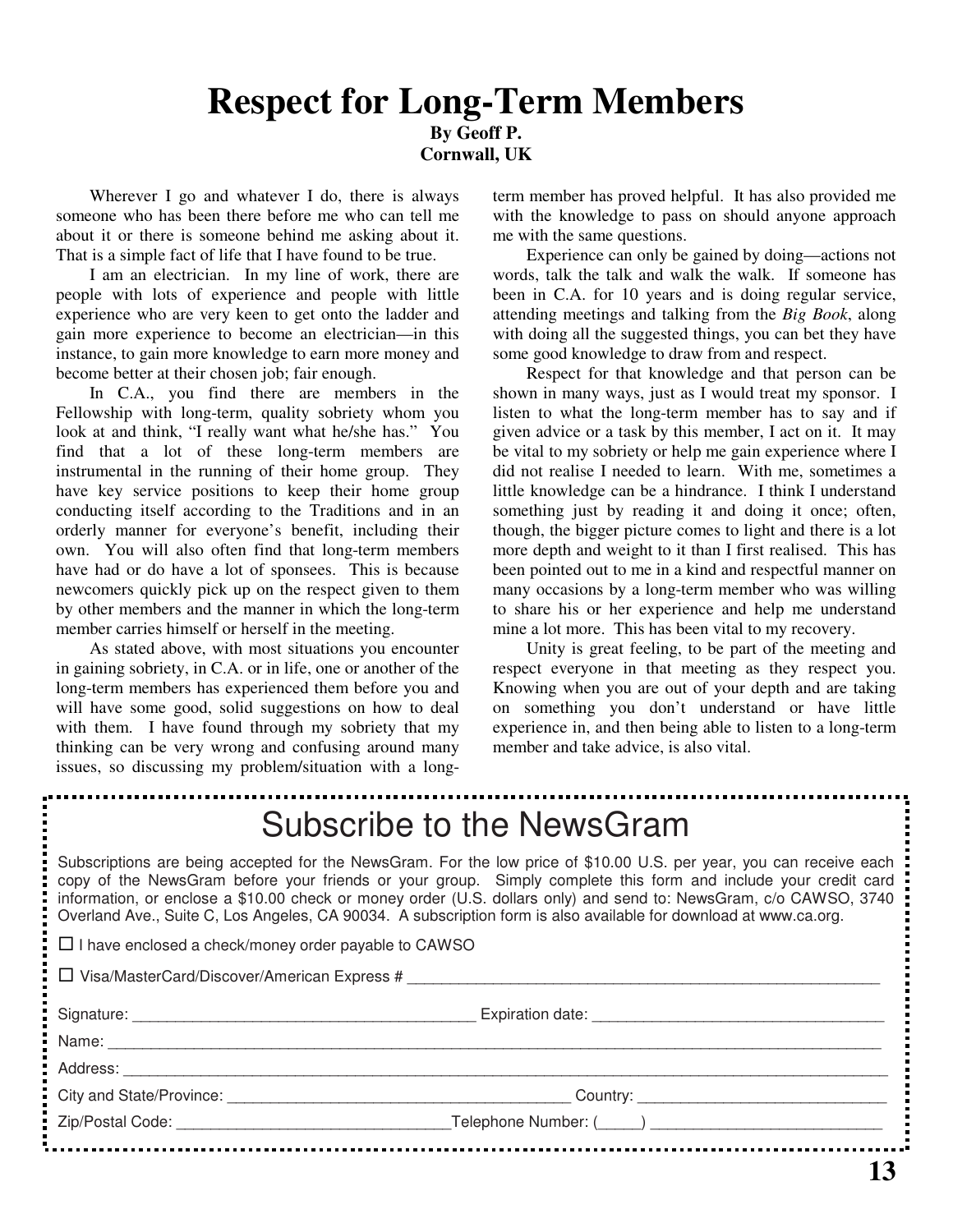# Why Have a Sponsor?

By Geoff P. Cornwall, UK

When I heard the word "sponsor" in the first meeting I attended, I envisioned a sheet of paper listing various amounts of money for staying away from drugs. I would be wearing a t-shirt reading "Sponsored by C.A. to Stay Off Drugs." You get the picture, I'm sure.

Everyone suggested it would be a good thing to get a sponsor. So, being as desperate as I was when I first attended C.A., I listened to this suggestion. I was told I could get a temporary sponsor from the secretary at the end of the meeting. This I did with a lot of uncertainty.

A temporary sponsor was assigned to me. Little did I realise that what I had done at that moment was reached out for help. I had asked someone else to help me kick the endless habit of addiction. I had never before asked for help, in any manner, shape or form. This was a great step towards my recovery and was to prove to be a key element in lasting and quality recovery.

My then temporary sponsor sat me down and gave me some suggestions that others before me had found to help in recovery. These seemed, at first, to be a massive chore and pain in the arse; how would I ever fit them into my oh-so-busy and hectic life? The addict still in me was trying to rebel against what was not a standard way for me. My temporary sponsor was suggesting things that went against my grain—things I had never tried to do, and, to be honest, did not want to do. Some of it was embarrassing (poor me), some of it was just plain silly, and some of it was for sure a pain in the arse. I realise now I was given these suggestions with love and care, not as orders or to be a pain, but to aid my recovery.

I followed the suggestions, one of which was to phone my sponsor daily to talk about my day, problems and such. This man was prepared to listen to me on a daily basis moan about my crap, be unwilling and try to modify the program that is a proven road to recovery, or just say nothing at all.

Each phone call was different, but each was another step in my recovery, and each call became easier. I started to listen to my now sponsor as the suggestions I was given were starting to work. My life was starting to change, and I was starting to change.

The questions I asked and problems I talked about were being solved by deferring my thinking to my sponsor. If I listened to his suggestions, things went differently than when I listened to my suggestions. My suggestions would have me using and living in the problem. I was sick and tired of that and had done it for far too long. It was time to get into the solution.

My sponsor has taken me through the 12 Steps, the program of recovery. I dragged my heels or threw a fit a number of times. My sponsor remained a solid rock of recovery throughout; he held fast to the program which he himself had been through and is still working to this day.

I sat with my sponsor and told him things I had never told anyone else, EVER. He had won my trust—an absolutely massive step for this addict. After my Step Five, which left me feeling lighter in load and more positive in thought, my sponsor told me that feeling could last for the rest of my life. It was only me, no one else, that could change the way I feel and act.

It was absolutely essential for me to find a sponsor, one who had worked the program and had a sponsor as well. My sponsor is now a vital person in my everyday life. I trust and respect him more and more. I listen to his suggestions and act upon them without question, as I now understand that he has my best interests at heart. I still phone him on a regular basis, sometimes just to say things are okay, sometimes to discuss situations and issues that have arisen in my now fuller and happier life. I hope to keep doing so for the rest of my life. My sponsor has been a guide for me in a new world I did not realise existed and had no idea was such a better place to live.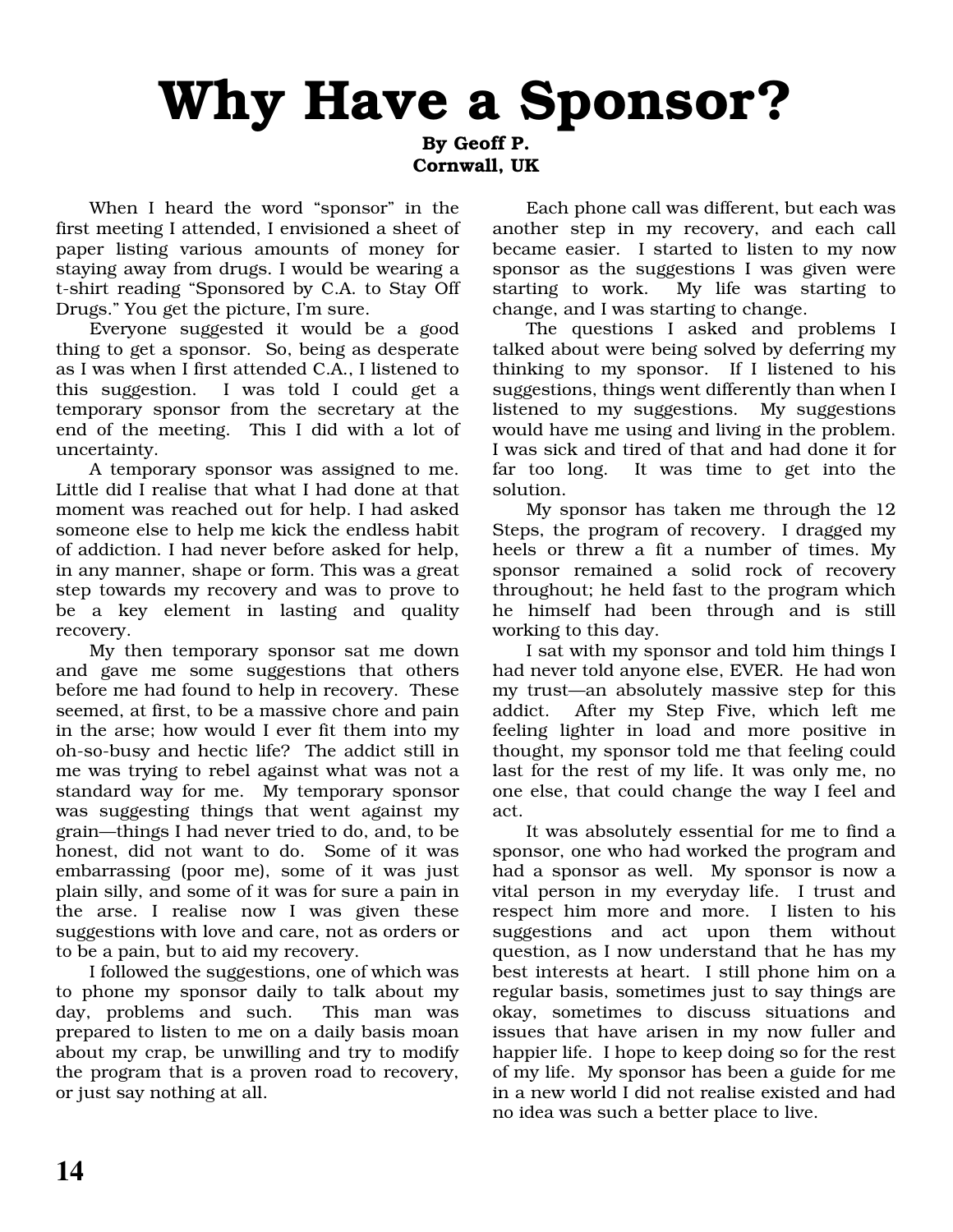# Calendar of Events (continued on page 16)

### June 7-8, 2008

# **Manitoba Area Annual Convention**

**C.A. - In the Business of Recovery** Manitoba Area **LOCATION:** Robert A Steen Community Centre 980 Palmerston Ave. Winnipeg, Manitoba, Canada 204-783-5616 Speaker - John W - San Jose, CA **CONTACTS:** Jamie S., Convention Chair 204-227-6219 Rachael C., Speaker Rep 204-989-0189

### June 27-30, 2008

#### **Nevada CAmpvention Realm of the Spirit**

Northern Nevada Area **LOCATION: Sugar Pine Point** Highway 89 Lake Tahoe, NV The campout takes place at beautiful Lake Tahoe, and includes speakers, activities, and workshops. There is limited space available so please get your registrations in early!!!

**CONTACTS:** Jeff M., Campground Liaison 530-543-1434 Nick A., Area Delegate 530-318-0205 Murphy, Committee 775-313-4325

Dan D., Committee 775-232-5323

### July 3-6, 2008

#### 22nd Annual Arizona Area Convention **We Are Not A Glum Lot**

Arizona Area **LOCATION:** Tempe Mission Palms Hotel 60 East Fifth Street Tempe, AZ 85281 480-894-1400 **CONTACTS:** Jackson H., Convention Chair 602-299-1402 Erica D., Vice Chair 480-228-7762 Melissa B., Convention Secretary 602-574-1127 Dustin C., Registration Chair 602-689-8152 **August 1-3, 2008** 

# **New Mexico Area Convention From Rock to Recovery**

C.A. New Mexico **LOCATION:** TBA We are looking for comedy acts, speakers and outreach. Please contact Patrick P. **CONTACTS:** Patrick P., Co-Chair 888-331-5567

#### **August 8-10, 2008**

## **Texas Area Service 2008 Annual Convention** For We Are Building An Arch Through Which We **Pass To Freedom At Last LOCATION:** Marriott Westchase 9975 Briar Park Rd. Houston, TX 713-978-7400 **CONTACTS:** Kerry W., Convention Chair 713-725-9516 Carl J., Convention Co-Chair 713-747-2328 Roland R., Registration Chair 713-254-2260 Regina A., Registration Co-Chair 713-874-4912 **August 21-24, 2008 24th Annual CALA Convention** A Celebration of Miracles, 12 Steps + 12 **Traditions = 24 Years of Miracles** CALA/ Long Beach/ Compton District **LOCATION:** Desert Springs JW Marriott Resort & Spa

74855 Country Club Drive Palm Desert, CA 92660 888-538-9459 or 800-228-9290

If you would like to receive the monthly convention newsletter please contact Duane B. Rooms are available, so please make your reservations. **CONTACTS:** 

Duane B., Public Outreach Chair 310-903-3089

### **September 5-7, 2008**

#### 4<sup>th</sup> Scottish Area Convention **The Fourth Dimension LOCATION:**

The Beardmore Hotel & Conference Centre Beardmore Avenue Clydebank, Glasgow Scotland 0141 951 6000

Following the success of the Get Connected event in November 2007, we have secured the same venue at the same preferential convention rate and look forward to giving you a warm Scottish welcome. **CONTACTS:** 

Remmea M., Convention Chair +44 (0) 7805-069-478

Paul McL., Convention Vice-Chair +44 (0) 7824-873-696

Heidi R., Hotel Liaison +44 (0) 7706-770-303 Steph S., Registration Chair +44 (0) 7772-909-756

Get Your Local Event Listed! You can use the form at http://www.ca.org/event\_form.html to get your event listed both on the web and in the NewsGram. You can also notify us by mail to NewsGram, c/o CAWSO, 3740 Overland Ave., Suite C, Los Angeles, CA 90034, by e-mail to newsgram@ca.org, or by fax to 310-559-2554, Attn: NewsGram.